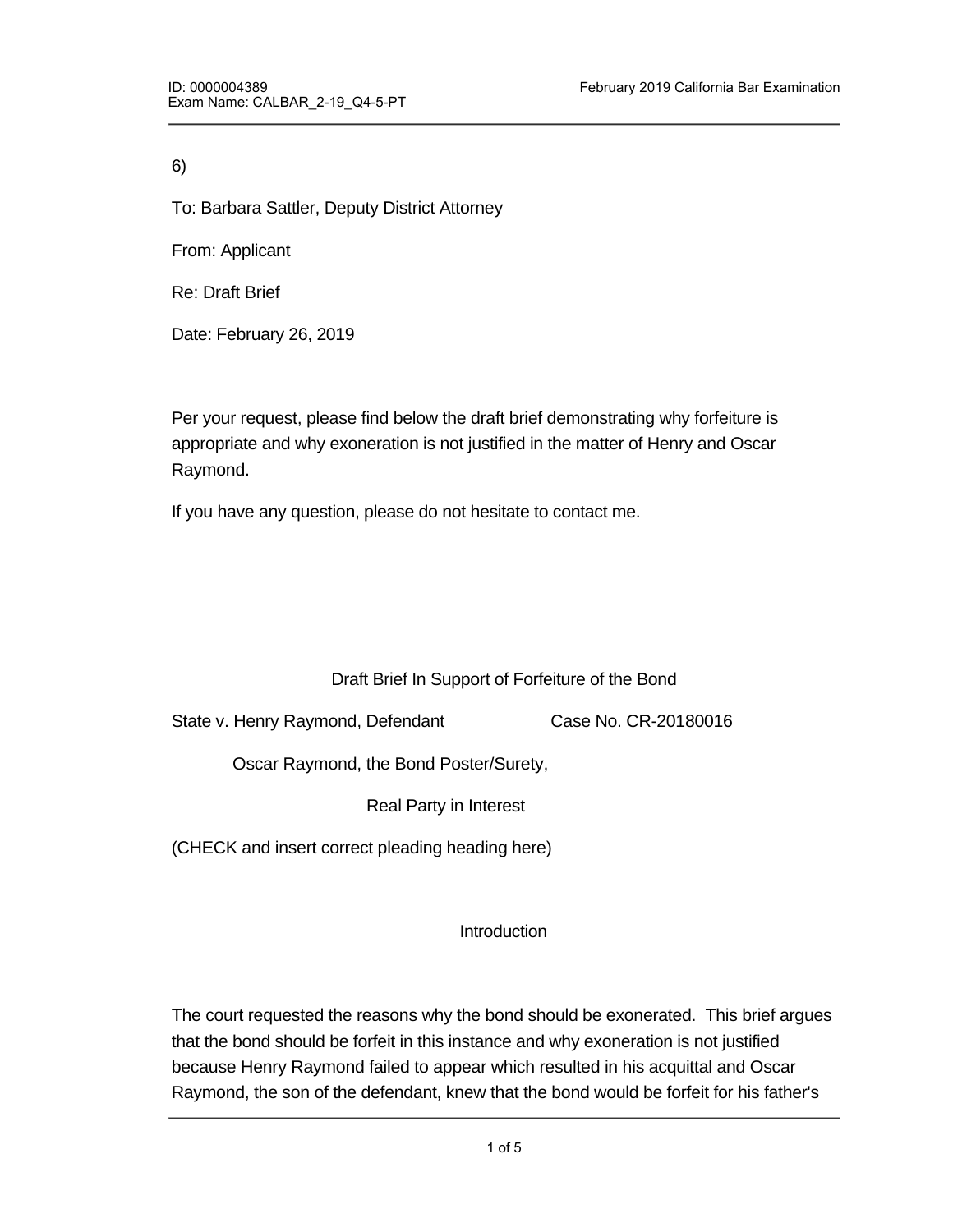failure to appear and therefore should not be exonerated.

#### Statement of Facts

1. Henry Raymond (HR), was arrested February 13, 2018, on felony charges for unlawful possession of a narcotic drug, unlawful possession of a narcotic drug for sale and possession of drug paraphernalia.

2. Originally, defendant was held without bond but on the arraignment, February 23, 2018, a charge of an allegation of exceeding the threshold amount of cocaine was added.

3. On March 13, 2018, the trial court conducted a hearing on defense counsel's motion to set conditions of release. Pretrial Services report stated defendant had no prior convictions.

4. Defendant stated he lived in the neighboring State of Franklin, but provided no references. Bail was set at \$45,000 cash bond requirement.

5. On March 15, 2018, Oscar Raymond, HR's son, posted the \$45,000 and defendant was released.

6. Defendant fled soon after, and according to his son, he was not aware that his father would flee.

7. Oscar Raymond stated that he knew the bond forfeiture requirements and that if his father fled, it would be forfeited.

8. On January 30, 2019, trial began and Defendant was not present for the two days of the trial.

9. Jury was selected and impaneled, opening statements made and witnesses testified with several items of evidence submitted, the State rested.

10. Defendant's counsel motioned for judgment of acquittal which the court granted.

11. Defendant's counsel then moved for to exonerate the bond and was denied.

12. The order stated: "this matter be referred to the Superior Court Hearing Office for the commencement of bond forfeiture proceedings, based upon Defendant's failure to appear for his trial."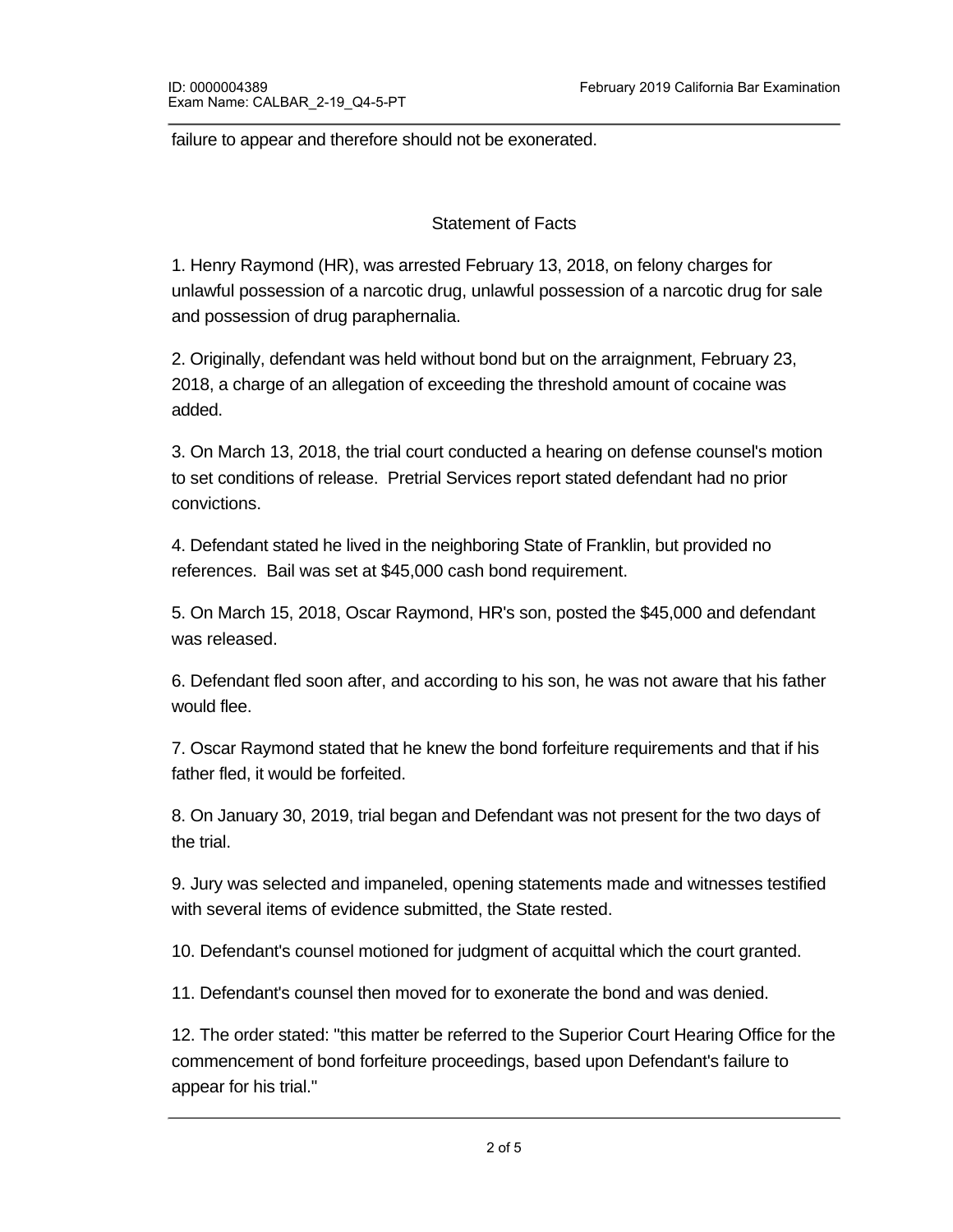13. At the bond hearing the State stated that since the trial resulted in acquittal, due to HR fleeing, the acquittal was ordered because "no substantial evidence to warrant conviction, based upon insufficient evidence of the identity of the Defendant."

14. The Defendant's counsel made the argument that when a bond is exonerated on dismissal it should be exonerated on acquittal under the holding found in *People v. Weinberger.* 

### Argument

# **The court should find a bond is not exonerated on dismissal because bonds are only exonerated when prosecution is dismissed not on acquittal by a motion granted to the defendant.**

The Rules of Criminal Procedure, Rule 13, state the rule for forfeiture of bail bonds when a defendant fails to appear. (People v. Nationwide Surety Insurance Company, Col. Sup. Crt., 2006). Rule 13(e) state that the decision whether or not to exonerate a bond shall be within the sound discretion of the court in all other instances unless the defendant has died or an affidavit is presented that the defendant is in custody in another jurisdiction. (Id.)

Therefore, in the case, the discretion of the court will apply to this matter because HR is not dead or incarcerated according to the facts at present.

For the exoneration of the bond to apply, the court found two factors must apply. 1. When the court finds that there is no further need for an appearance bond, it shall exonerate the appearance bond and order the return of the security deposit and 2. Release of Defendant: the prosecution is dismissed, defendant release from custody, unless he is in custody on some other charge and any appearance bond exonerated. (People v. Weinberger, Col. Crt. App., 2003). However, in Weinberger, the court held the primary purpose of an appearance bond is to ensure the defendant's presence. (Id.) Here, in HR's appearance, there is none. He fled before any proceedings to trial occurred, remained missing for a whole year and he is whereabouts are still unknown. Under Rule 13(d), in Weinberger, the court stated the bond shall be exonerated IF "at any time before violation there is no further need for an appearance.

Therefore, the need for appearance here is justified because without HR, the case ended in acquittal for failure to identify the suspect.

### **Bond forfeiture should be granted because the surety bears the burden of**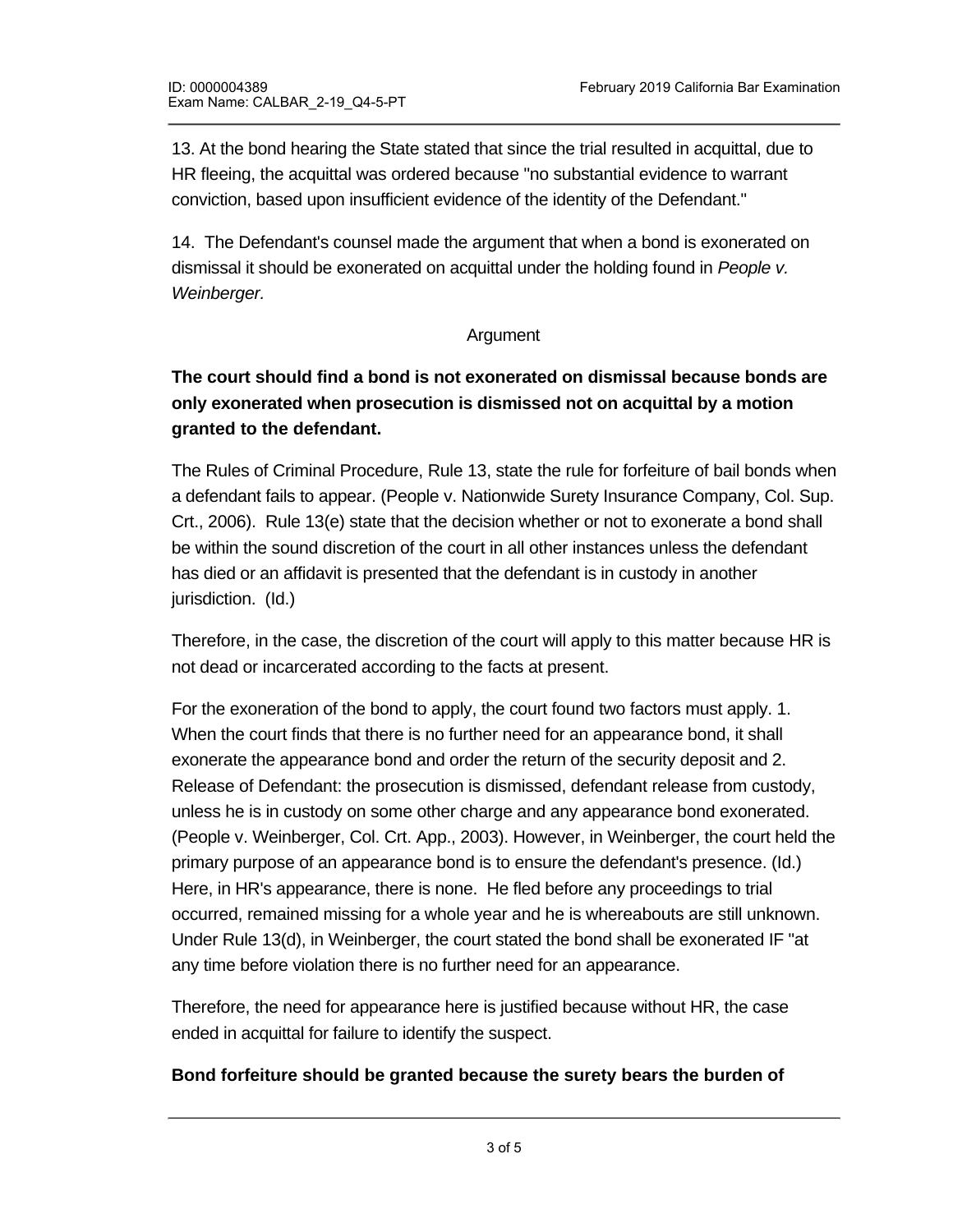## **coming forward with a request for relief and that request here is unreasonable due to the findings that mandate forfeiture.**

In Nationwide, the court stated bond agreements should be enforced when there is a breach of contract but a surety may have a defense if that the surety did not know Roger was a flight risk but the respondent cited that they should have known but it was not demonstrated by the respondent on how the surety should have known. The court concluded the surety would not have had any reasonable suspicion that Roger would flee when it posted the bail bond. (People v. Nationwide Surety Insurance Company, Col. Sup. Crt., 2006).

Here, the facts stated that Oscar did not know if his father would flee, but Oscar's sister asked the father if he was going to flee, and told the sister, his daughter he would not. The aunt is where HR intended to visit and then disappeared. The facts here show that Oscar, the sister and the aunt had little contact with HR, so the facts state Oscar really didn't know HR very well as over the course of the relationships being not close would not be able to ascertain the flight risk in the Nationwide case. This is entirely a statutory procedure and governed by the applicable statutes but the court held in Nationwide discretion of the court should consider the facts. (People v. Nationwide Surety Insurance Company, Col. Sup. Crt., 2006).

In People v. Saintly Bail Bonds, the court held that the surety should exercise care in ascertaining the defendant's circumstances, community ties similar to the courts determination of defendant's release conditions. (People v. Saintly Bail Bonds, Col. Crt. App., 2008). The court further states there is no authority that imposes a duty on the state to seek out a surety and furnish it information about the defendant, that someone else was to blame and concluded that the duty to ascertain flight risk is solely on the surety. (Id.)

The following five factors stated in Saintly, on whether to forfeit or remit in whole or in part may be considered by the court's discretion include: 1. defendant's willfulness in violating the order to appear, 2. whether the surety is a commercial entity, 3. the effort and expense expended by the surety in trying to locate defendant to insure defendant returns and the reasonable steps surety took to actively recapture defendant, 4. costs, inconvenience and prejudice suffered by State, and 5. public interest in ensuring defendant's appearance. (Id.)

Here, HR disappeared last year in March. Second, the willfulness led to the reason for the acquittal occurred here because Defendant's nonappearance is the reason for the acquittal due to the insufficient evidence of the identity of the Defendant based on his

nonappearance. Defendant's counsel did not give any evidence of trying to find